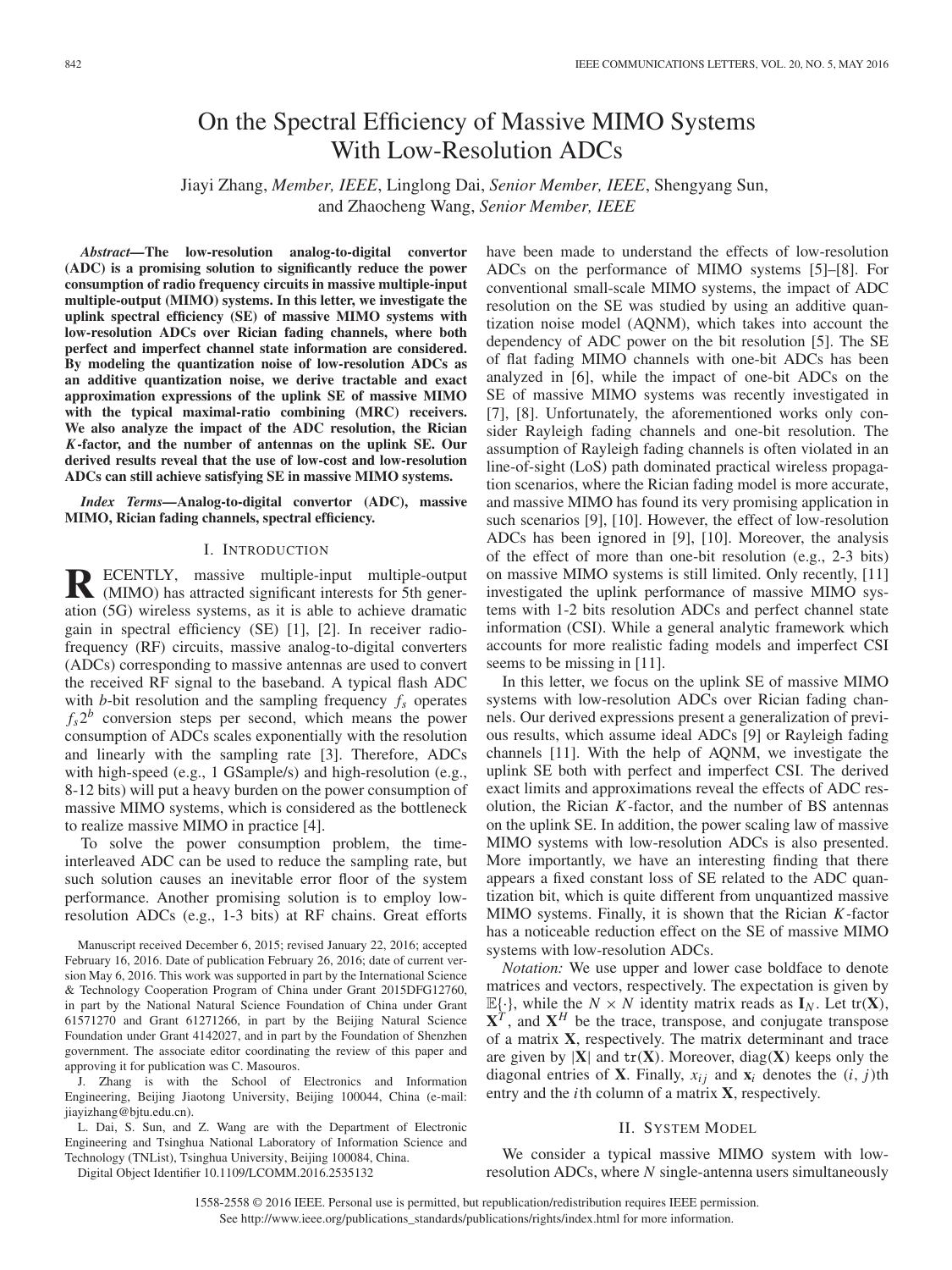communicate with an *M*-antenna BS using the same timefrequency resources. The uplink received vector  $y \in \mathbb{C}^{M \times 1}$  can be written as

$$
\mathbf{y} = \sqrt{p_u} \mathbf{Gx} + \mathbf{n},\tag{1}
$$

where  $p_u$  is the transmit power of each user,  $\mathbf{x} \in \mathbb{C}^{N \times 1}$  denotes the transmit vector for all *N* users, and the elements of **n** represent the additive white Gaussian noise (AWGN) with zeromean and unit variance. We assume the input covariance matrix  $\mathbf{R}_{\mathbf{x}} = \mathbf{I}_N$ . The channel matrix between the BS and users is given by  $\mathbf{G} = \mathbf{H} \mathbf{D}^{1/2}$ , where  $\mathbf{D} \in \mathbb{C}^{N \times N}$  is the large-scale fading channel matrix to model both the geometric attenuation and shadow fading with the elements  $\beta_n$ , and  $\mathbf{H} \in \mathbb{C}^{M \times N}$  denotes the small-scale fading channel matrix including a deterministic component **H** corresponding to the LoS signal and a Rayleighdistributed random component  $H_{\omega}$  accounting for the scattered signals as

$$
\mathbf{H} = \bar{\mathbf{H}} \sqrt{\Omega (\Omega + \mathbf{I}_N)^{-1}} + \mathbf{H}_{\omega} \sqrt{\Omega (\Omega + \mathbf{I}_N)^{-1}}, \qquad (2)
$$

where  $H_{\omega} \sim \mathcal{CN}(\mathbf{0}, \mathbf{I}_N)$ , **H** have an arbitrary rank as

$$
\left[\bar{\mathbf{H}}\right]_{mn} = \exp\left(-j\left(m-1\right)k\sin\theta_n\right),\tag{3}
$$

where  $\theta_n$  denotes the arrival angle of the *n*th user,  $k = 2\pi d/\lambda$ with λ being the wavelength, and *d* represents the inter-element space. Furthermore, the elements of the diagonal matrix  $\Omega$  is *Kn*, which denotes the Rician *K*-factor.

As the quantization error can be well approximated as a linear gain with AQNM [5], [12], the output vector of lowresolution ADCs is given by [5, Eq. (1)]

$$
\mathbf{y}_q = \mathbb{Q}\{\mathbf{y}\} = \kappa \mathbf{y} + \mathbf{n}_q = \kappa \sqrt{p_u} \mathbf{G} \mathbf{x} + \kappa \mathbf{n} + \mathbf{n}_q, \qquad (4)
$$

where  $\mathbb{Q}\{\cdot\}$  is the quantizer function, and  $\kappa = 1 - \rho$  is a linear gain with [13, Eq. (13)]

$$
\rho = \mathbb{E}\left\{ |y - y_q|^2 \right\} / \mathbb{E}\left\{ |y|^2 \right\} \tag{5}
$$

denoting a proportionality constant between the quantizer input variance and quantizer error variance. As a measure of the ADC's relative accuracy, the exact values of  $\rho$  for low bit resolution *b* can be found in [14]. With the help of (4) and (5), the covariance matrix of  $n_q$  can be written as

$$
\mathbf{R}_{\mathbf{n}_q} = \kappa \rho \text{diag}\left(p_u \mathbf{G} \mathbf{G}^H + \mathbf{I}_M\right),\tag{6}
$$

where **G** is a fixed channel realization.

## III. UPLINK SPECTRAL EFFICIENCY

In this section, we derive the uplink SE of massive MIMO systems with low-resolution ADCs. Without loss of generality, the maximal-ratio combining (MRC) receiver is considered, as it performs fairly well for massive MIMO systems [1].

We first consider the case of perfect CSI at the BS. The MRC receiver matrix **A** depends on the channel matrix **G**. By multiplying  $y_q$  with  $A^H$  and using (4), the quantized output vector for the MRC receiver is given by

$$
\mathbf{r} = \mathbf{A}^H \mathbf{y}_q = \kappa \sqrt{p_u} \mathbf{A}^H \mathbf{G} \mathbf{x} + \kappa \mathbf{A}^H \mathbf{n} + \mathbf{A}^H \mathbf{n}_q. \tag{7}
$$

The output signal for the *n*th user can be expressed as

$$
r_n = \kappa \sqrt{p_u} \mathbf{a}_n^H \mathbf{g}_n x_n + \kappa \sqrt{p_u} \sum_{i \neq n}^N \mathbf{a}_n^H \mathbf{g}_i x_i + \kappa \mathbf{a}_n^H \mathbf{n} + \mathbf{a}_n^H \mathbf{n}_q.
$$

Given perfect CSI, the SE of the *n*th user  $R_{P,n}$  is

$$
R_{\mathrm{P},n} = \mathbb{E}\left\{\log_2\left(1 + \frac{\kappa p_u |\mathbf{a}_n^H \mathbf{g}_n|^2}{\Psi_1}\right)\right\},\tag{8}
$$

where the variance of the interference-plus-noise variable is

$$
\Psi_1 = \kappa p_u \sum_{i \neq n}^N \left| \mathbf{a}_n^H \mathbf{g}_i \right|^2 + ||\mathbf{a}_n||^2 + \rho p_u \mathbf{a}_n^H \text{diag} \left( \mathbf{G} \mathbf{G}^H \right) \mathbf{a}_n.
$$

For the more practical and general case of imperfect CSI, we consider a transmission within the coherence interval *T* and use  $\tau$  symbols for pilots. The power of pilot symbols is  $p_p \triangleq \tau p_u$ , while the minimum mean-squared error (MMSE) estimate of **G** is  $\hat{G}$ . Let  $E \triangleq \hat{G} - G$  be the channel estimation error matrix, which is independent of  $\hat{G}$ . The elements of  $\Xi$  has a variance of  $\sigma_n^2 \triangleq \frac{\tilde{\beta}_n}{(1+p_p\beta_n)(K_n+1)}$  [9, Eq. (21)]. Following a similar analysis in [1], the uplink SE of the *n*th user under imperfect CSI  $R_{IP,n}$  $is<sup>1</sup>$ 

$$
R_{\mathrm{IP},n} = \mathbb{E}\left\{\log_2\left(1 + \frac{\kappa p_u \left|\hat{\mathbf{a}}_n^H \hat{\mathbf{g}}_n\right|^2}{\Psi_2}\right)\right\},\tag{9}
$$

where

$$
\Psi_2 = \kappa p_u \sum_{i \neq n}^N \left| \hat{\mathbf{a}}_n^H \hat{\mathbf{g}}_i \right|^2 + \kappa p_u \left\| \hat{\mathbf{a}}_n \right\|^2 \sum_{i=1}^N \sigma_i^2 + \kappa \left\| \hat{\mathbf{a}}_n \right\|^2
$$

$$
+ \rho \hat{\mathbf{a}}_n^H \text{diag} \left( p_u \left( \hat{\mathbf{G}} - \Xi \right) \left( \hat{\mathbf{G}} - \Xi \right)^H + \mathbf{I} \right) \hat{\mathbf{a}}_n. \quad (10)
$$

With MRC receivers, the linear receiver matrixes for perfect and imperfect CSI are  $\mathbf{A} = \mathbf{G}$  and  $\hat{\mathbf{A}} = \hat{\mathbf{G}}$ , respectively.

## *A. Perfect CSI*

For the case of perfect CSI, we have following Lemma 1.

<sup>1</sup>We can utilize the mixed-ADC architecture [8] to perform channel estimation for each antenna in a round-robin manner, and thus the effect of low-resolution ADCs can be omitted in the channel estimation phase.

$$
R_{\text{P},n}^{\text{MRC}} \approx \log_2 \left( 1 + \frac{\kappa p_u \beta_n \left( M^2 (K_n + 1)^2 + 2M K_n + M \right)}{\kappa p_u (K_n + 1) \sum_{i \neq n}^N \beta_i \Delta_1 + M (K_n + 1)^2 + \rho p_u M \left( \beta_n \left( K_n^2 + 4K_n + 2 \right) + (K_n + 1)^2 \sum_{i \neq n}^N \beta_i \right) \right), \quad (11)
$$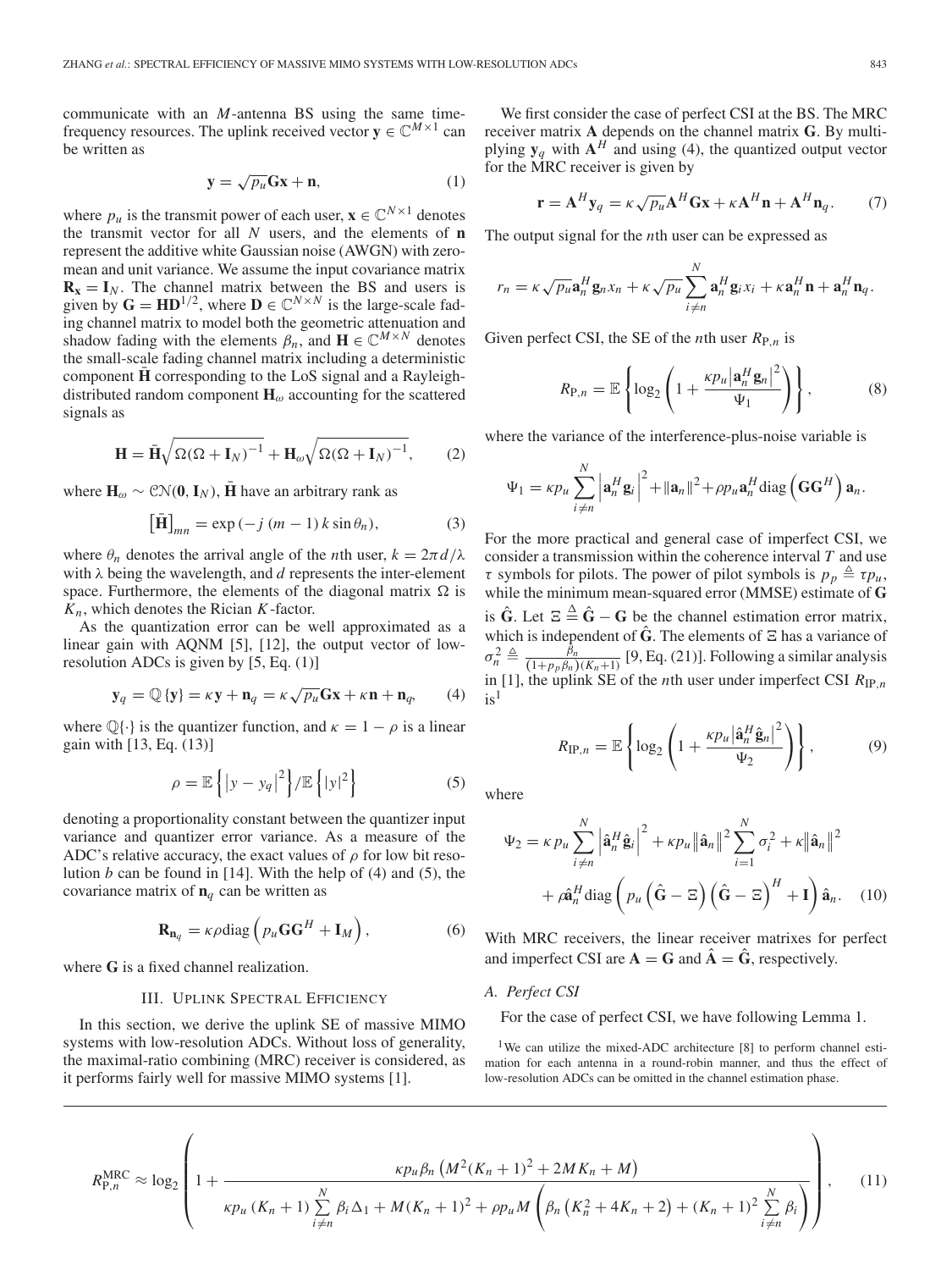*Lemma 1:* For massive MIMO MRC systems over Rician fading channels with low-resolution ADCs and MRC receivers with perfect CSI, the approximated SE of the *n*th user is given by (11), shown at the bottom of previous page, where

$$
\Delta_1 \triangleq \frac{\left(K_n K_i \phi_{ni}^2 + M\left(K_n + K_i\right) + M\right)}{\left(K_i + 1\right)},\tag{12}
$$

$$
\phi_{ni} \triangleq \frac{\sin\left(M\pi\left(\sin\theta_n - \sin\theta_i\right)/2\right)}{\sin\left(\pi\left(\sin\theta_n - \sin\theta_i\right)/2\right)}.\tag{13}
$$

*Proof:* Using [9, Lemma 1] on (8), we can derive

$$
R_{\mathrm{P},n}^{\mathrm{MRC}} \approx \log_2\left(1 + \frac{\mathbb{E}\left\{ \kappa p_u \|\mathbf{g}_n\|^4 \right\}}{\mathbb{E}\left\{ \Psi_1 \right\}}\right). \tag{14}
$$

The expectations in (14) can be evaluated with the help of [9, Lemma 3]. Based on the definition of (2), the last term in the denominator of (14) becomes

$$
\mathbb{E}\left\{\mathbf{g}_{n}^{H}\text{diag}\left(\mathbf{G}\mathbf{G}^{H}\right)\mathbf{g}_{n}\right\}
$$
\n
$$
=\sum_{m=1}^{M}\mathbb{E}\left\{|g_{mn}|^{4}\right\}+\sum_{m=1}^{M}\sum_{i\neq n}^{N}\mathbb{E}\left\{|g_{mn}|^{2}\right\}\mathbb{E}\left\{|g_{mi}|^{2}\right\}
$$
\n
$$
=\beta_{n}^{2}M\frac{K_{n}^{2}+4K_{n}+2}{(K_{n}+1)^{2}}+M\beta_{n}\sum_{i\neq n}^{N}\beta_{i}.
$$
\n(15)

The proof can be concluded after substituting (15) into (14) and some simplification.

Note that Lemma 1 is a general result and reveals the impact of the ADC resolution, the Rician *K*-factor, along with the number of BS antennas on the SE. From (11), the SE increases with more resolution bits. To further reveal the relationship between the SE and key parameters, the following important analysis is provided.

*Remark 1:* For the case of infinite precision ( $b \rightarrow \infty$ ), (11) coincides with [9, Eq. (40)] where the quantization error of low-resolution ADCs  $\rho$  tends to zero. When  $K_n = K_i = 0$ , (11) reduces to the Rayleigh fading channels as

$$
R_{\text{P},n}^{\text{MRC}} \to \log_2 \left( 1 + \frac{\kappa p_u \beta_n (M+1)}{p_u \sum\limits_{i \neq n} \beta_i + 2\rho p_u \beta_n + 1} \right). \tag{16}
$$

For the power-scaling law and assuming  $p_u = E_u/M$  with a fixed  $E_u$ , the large antenna limit of  $(11)$  converges to

$$
R_{\mathrm{P},n}^{\mathrm{MRC}} \to \log_2 \left( 1 + \kappa E_u \beta_n \right), \text{ as } M \to \infty. \tag{17}
$$

Note that (17) depends on the Rician *K*-factor. As opposed to the ideal ADC, there is a non-zero constant coefficient  $\kappa$ when scaling down the transmit power proportionally to 1/*M*. Furthermore, it is clear from (17) that the SE can be improved by using more quantization bits (larger values of  $\kappa$ ).

# *B. Imperfect CSI*

Next, we will investigate the uplink SE of massive MIMO systems for the case of imperfect CSI.

*Lemma 2:* For massive MIMO with low-resolution ADCs and MRC receivers with imperfect CSI, the approximated uplink SE of the *n*th user is given by (18), shown at the bottom of this page, where  $\eta_n \triangleq \frac{p_p \beta_n}{1 + p_p \beta_n}$ , and

$$
\Delta_2 \triangleq \frac{K_n K_i \phi_{ni}^2 + MK_i \eta_n + MK_n \eta_i + M \eta_n \eta_i}{K_i + 1},
$$
\n
$$
\Delta_3 \triangleq M \beta_n \left( K_n^2 + 4K_n \eta_n + 2\eta_n^2 \right)
$$
\n
$$
+ M (K_n + 1) (K_n + \eta_n) \sum_{i \neq n}^N \frac{\beta_i}{K_i + 1} (K_i + \eta_i). \quad (20)
$$

*Proof:* With  $\hat{\mathbf{a}}_n = \hat{\mathbf{g}}_n$  and using [9, Lemma 1] again, (9) can be written as

$$
R_{\text{IP},n}^{\text{MRC}} \approx \log_2 \left( 1 + \frac{\mathbb{E}\left\{ \kappa p_u \left\| \hat{\mathbf{g}}_n \right\|^4 \right\}}{\mathbb{E}\left\{ \Psi_2 \right\}} \right). \tag{21}
$$

The expectations in (21) can be further derived by utilizing the results in [9, Lemma 5]. Similar to (15), the last expectation in the denominator of (21) can be calculated as

$$
\mathbb{E}\left\{\hat{\mathbf{g}}_{n}^{H}\text{diag}\left(\hat{\mathbf{G}}\hat{\mathbf{G}}^{H}\right)\hat{\mathbf{g}}_{n}\right\} =
$$
\n
$$
= \frac{M\beta_{n}^{2}}{(K_{n}+1)^{2}}\left(K_{n}^{2} + 4K_{n}\eta_{n} + 2\eta_{n}^{2}\right)
$$
\n
$$
+ \frac{M\beta_{n}}{K_{n}+1}\left(K_{n}+\eta_{n}\right)\sum_{i\neq n}^{N}\frac{\beta_{i}}{K_{i}+1}\left(K_{i}+\eta_{i}\right). \tag{22}
$$

Then we can finish the proof after some simplifications.

*Remark 2:* For full resolution ADCs as  $\rho = 0$ , our result (18) can reduce to [9, Eq. (82)]. With  $p_u = E_u/M^\alpha$  and  $M \to \infty$ , the limit of (18) becomes

$$
R_{\text{IP},n}^{\text{MRC}} \to \log_2\left(1 + \frac{\kappa E_u \beta_n \left(M^\alpha K_n + \tau E_u \beta_n\right)}{M^{2\alpha - 1} \left(K_n + 1\right)}\right), \text{ as } M \to \infty. \tag{23}
$$

In contrast to the case of perfect CSI,  $R_{\text{IP},n}^{\text{MRC}}$  is dependent on both the Rician *K*-factor and  $\alpha$ . When  $\overline{K_n} = 0$  and  $\alpha = 1/2$ , (23) tends to a constant value as

$$
R_{\text{IP},n}^{\text{MRC}} \to \log_2\left(1 + \kappa \tau E_u^2 \beta_n^2\right), \text{ as } M \to \infty. \tag{24}
$$

While for  $\alpha = 1$ , (23) converges to a constant value as

$$
R_{\text{IP},n}^{\text{MRC}} \to \log_2\left(1 + \frac{\kappa K_n E_u \beta_n}{K_n + 1}\right), \text{ as } M \to \infty. \tag{25}
$$

$$
R_{\text{IP},n}^{\text{MRC}} \approx \log_2 \left( 1 + \frac{\kappa p_u \beta_n \left( M^2 K_n^2 + 2M K_n \eta_n (1 + M) + (M^2 + M) \eta_n^2 \right)}{\kappa p_u \left( K_n + 1 \right) \sum_{i \neq n}^N \beta_i \Delta_2 + M \left( K_n + \eta_n \right) \left( K_n + 1 \right) \left( p_u \sum_{i=1}^N \sigma_i^2 + 1 \right) + \rho p_u \Delta_3} \right). \tag{18}
$$